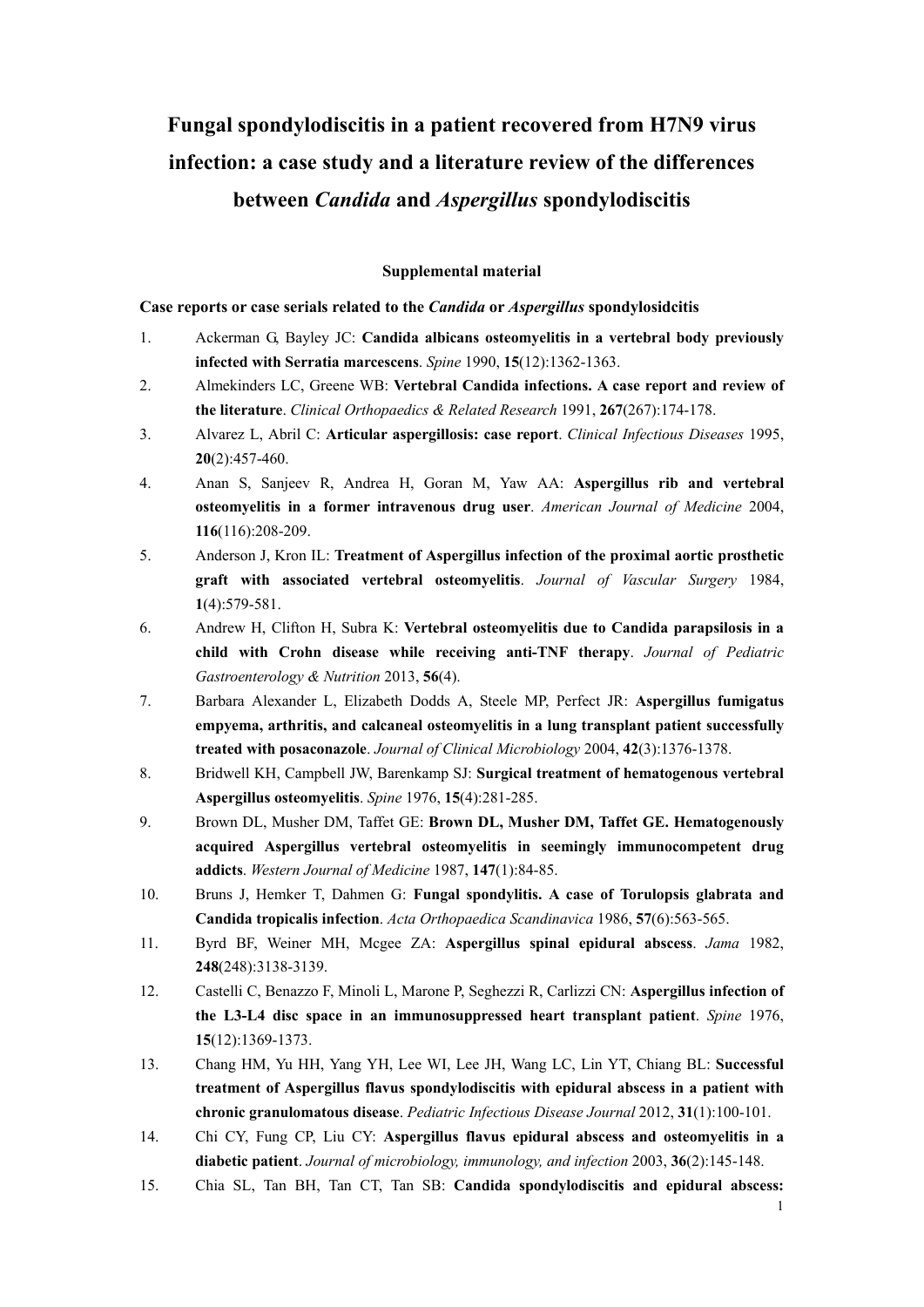**management with shorter courses of anti-fungal therapy in combination with surgical debridement**. *Journal of Infection* 2005, **51**(1):17-23.

- 16. Christelle D-L, Claire L, Frédérque C-G, Lucia P, Emmanuelle D: **Candida albicans diskitis after body piercing in an immunocompetent patient**. *Joint Bone Spine* 2013, **80**(2):226–227.
- 17. Cone LA, Byrd RG, Potts BE, Moxell W: **Diagnosis and treatment of Candida vertebral osteomyelitis: clinical experience with a short course therapy of amphotericin B lipid complex**. *Surgical neurology* 2004, **62**(3):234–237.
- 18. Cortet B, Richard R, Deprez X, Lucet L, Flipo RM, Le Loët X, Duquesnoy B, Delcambre B: **Aspergillus spondylodiscitis: successful conservative treatment in 9 cases**. *Journal of Rheumatology* 1994, **21**(7):1287-1291.
- 19. Derkinderen P, Bruneel F, Bouchaud O, Regnier B: **Spondylodiscitis and epidural abscess due to Candida albicans**. *European spine journal* 2000, **9**(1):72-74.
- 20. D'Hoore K, Hoogmartens M: **Vertebral aspergillosis. A case report and review of the literature**. *Acta Orthopaedica Belgica* 1993, **59**(3):306-314.
- 21. Dietz R, Huber G, Thetter O, Volkmer I: **Aspergillosis of the lung with osteoclasis and paraplegia**. *Neuroradiology* 1982, **23**(4):219-221.
- 22. Dijkmans BAC, Broek PJVD, Meer JWMVD, Koolen MI, Mouton RP, Falke THM: **Hematogenous candida vertebral osteomyelitis treated with ketoconazole**. *Infection* 1982, **10**(5):290-292.
- 23. Edwards JE, Turkel SB, Elder HA, Rand RW, Guze LB: **Hematogenous candida osteomyelitis. Report of three cases and review of the literature**. *American Journal of Medicine* 1975, **59**(1):89–94.
- 24. Eisen DP, Macginley R, Christensson B, Larsson L, Woods ML: **Candida tropicalis vertebral osteomyelitis complicating epidural catheterisation with disease paralleled by elevated D-arabinitol/L-arabinitol ratios**. *European Journal of Clinical Microbiology* 2000, **19**(1):61-63.
- 25. Eismont FJ, Bohlman HH, Soni PL, Goldberg VM, Freehafer AA: **Pyogenic and fungal vertebral osteomyelitis with paralysis**. *Journal of Bone & Joint Surgery* 1983, **65**(1):19-29.
- 26. Ersoy A, Akdag I, Akalin H, Sarisozen B, Ener B: **Aspergillosis osteomyelitis and joint infection in a renal transplant recipient**. *Transplantation Proceedings* 2007, **39**(5):1662–1663.
- 27. Ersoy A, Dizdar OS, Koc AO: **Aspergillus fumigatus spondylodiskitis in renal transplant patient: voriconazole experience**. *Experimental & Clinical Transplantation* 2011, **9**(4):265-269.
- 28. Ferra C, Gingrich RD: **Candida tropicalis vertebral osteomyelitis: A late sequela of fungemia**. *Clinical Infectious Diseases* 1994, **19**(4):697-703.
- 29. Frazier DD, Campbell DR, Garvey TA, Wiesel S, Bohlman HH, Eismont FJ: **Fungal infections of the spine. Report of eleven patients with long-term follow-up**. *Journal of Bone & Joint Surgery American Volume* 2001, **83-a**(83-A):560-565.
- 30. Friedman BC, Simon GL: **Candida vertebral osteomyelitis: report of three cases and a review of the literature**. *Diagnostic Microbiology & Infectious Disease* 1987, **8**(1):31–36.
- 31. Gathe JC, Jr., Harris RL, Garland B, Jr.: **Candida osteomyelitis. Report of five cases and review of the literature**. *American Journal of Medicine* 1987, **82**(5):927–937.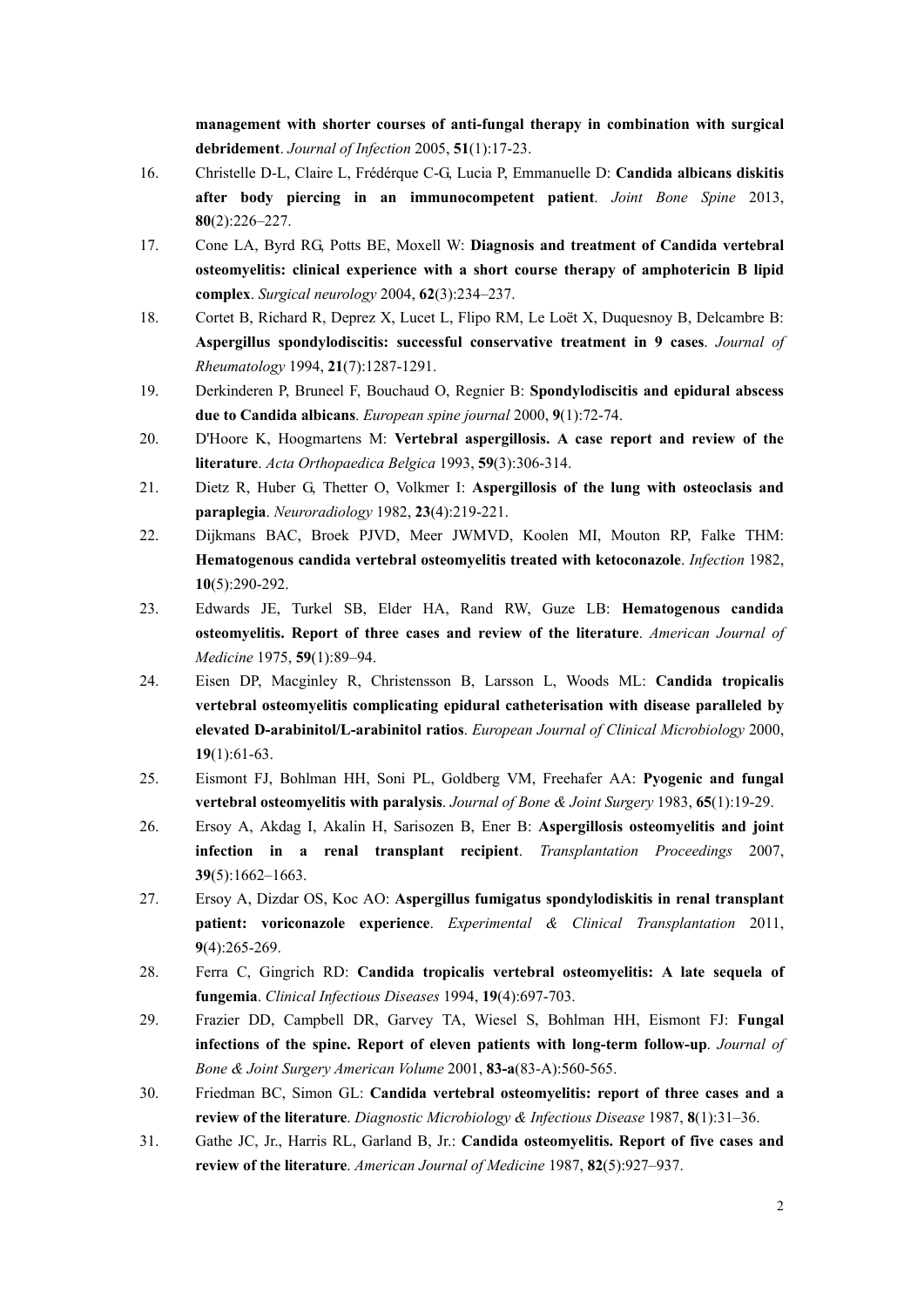- 32. Glotzbach RE: **Aspergillus terreus infection of pseudoaneurysm of aortofemoral vascular graft with contiguous vertebral osteomyelitis**. *American journal of clinical pathology* 1982, **77**(2):224-227.
- 33. Govender S, Rajoo R, Goga IE, Charles RW: **Aspergillus osteomyelitis of the spine**. *Spine*  1991, **16**(7):746-749.
- 34. Grandiere-Perez L, Asfar P, Foussard C, Chennebault J, Penn P, Degasne I: **Spondylodiscitis due to Aspergillus terreus during an efficient treatment against invasive pulmonary aspergillosis**. *Intensive Care Medicine* 2000, **26**(7):1010-1011.
- 35. Grossman M: **Aspergillosis of bone**. *British Journal of Radiology* 1975, **48**(565):57-59.
- 36. Gupta PK, Mahapatra AK, Gaind R, Bhandari S, Musa MM, Lad SD: **Aspergillus spinal epidural abscess**. *Pediatric Neurosurgery* 2001, **35**(1):18-23.
- 37. Mouas H, Lutsar I, Dupont B, Fain O, Herbrecht R, Lescure F, Lortholary O: **Voriconazole for invasive bone aspergillosis: a worldwide experience of 20 cases**. *Clinical Infectious Diseases* 2005, **40**(8):1141-1147.
- 38. Hendrickx L, Wijngaerden EV, Samson I, Peetermans WE: **Candidal vertebral osteomyelitis: report of 6 patients, and a review**. *Clinical Infectious Diseases* 2001, **32**(4):527-533.
- 39. Hennequin C, Bourée P, Hiesse C, Dupont B, Charpentier B: **Spondylodiskitis due to Candida albicans: report of two patients who were successfully treated with fluconazole and review of the literature**. *Clinical Infectious Diseases* 1996, **23**(1):176-178.
- 40. Herzog W, Perfect J, Roberts L: **Intervertebral diskitis due to Candida tropicalis**. *Southern medical journal* 1989, **82**(2):270-273.
- 41. Hirschmann JV, Everett ED: **Candida vertebral osteomyelitis**. *Journal of Bone & Joint Surgery American Volume* 1976, **58**(4):573-575.
- 42. Holmes PF, Osterman DW, Tullos HS: **Aspergillus discitis. Report of two cases and review of the literature**. *Clinical Orthopaedics & Related Research* 1988, **226**(226):240-246.
- 43. Hummel M, Schüler S, Weber U, Schwertlick G, Hempel S, Theiss D, Rees W, Mueller J, Hetzer R: **Aspergillosis with Aspergillus osteomyelitis and diskitis after heart transplantation: surgical and medical management**. *Journal of Heart & Lung Transplantation* 1993, **12**(4):599-603.
- 44. Hung CC, Chang SC, Yang PC, Hsieh WC: **Invasive pulmonary pseudallescheriasis with direct invasion of the thoracic spine in an immunocompetent patient**. *European Journal of Clinical Microbiology & Infectious Diseases* 1994, **13**(9):749-751.
- 45. Ingwer I, Mcleish KR, Tight RR, White AC: **Aspergillus fumigatus epidural abscess in a renal transplant recipient**. *Archives of Internal Medicine* 1978, **138**(1):153-153.
- 46. Iwata A, Ito M, Abumi K, Sudo H, Kotani Y, Shono Y, Minami A: **Fungal Spinal Infection Treated with Percutaneous Posterolateral Endoscopic Surgery**. *Central European Neurosurgery* 2014, **75**(3):170-176.
- 47. Seres JL, Ono H, Benner EJ: **Aspergillosis presenting as spinal cord compression. Case report**. *Journal of Neurosurgery* 1972, **36**(2):221-224.
- 48. Javier P, Isidro J, María B, Emilia C, Miguel S, Rosario DL, Araceli M: **Spondylodiscitis caused by Candida krusei: case report and susceptibility patterns**. *Journal of Clinical Microbiology* 2006, **44**(5):1912-1914.
- 49. Jiang Z, Wang Y, Jiang Y, Xu Y, Meng B: **Vertebral osteomyelitis and epidural abscess due to Aspergillus nidulans resulting in spinal cord compression: Case report and literature**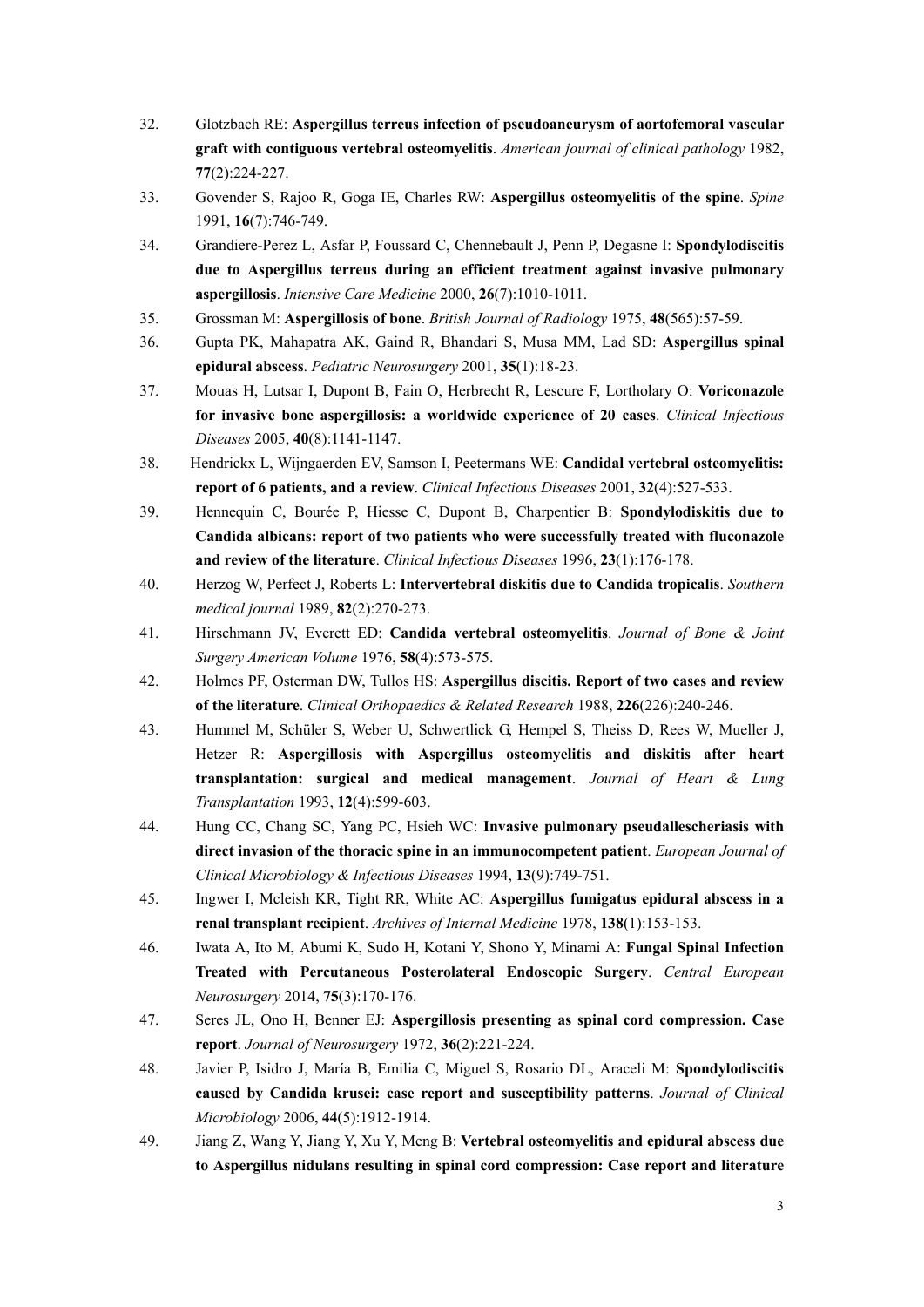**review**. *Journal of International Medical Research* 2013, **41**(2):502-510.

- 50. Jonnalagadda S, Veerabagu MP, Rakela J, Kusne S, Randhawa P, Rabinovitz M: **Candida albicans osteomyelitis in a liver transplant recipient: a case report and review of the literature**. *Transplantation* 1996, **62**(8):1182-1184.
- 51. Jorge G, Isabelle S, Daniel L, Kalthum BW, Peter R: **An unusual cause of vertebral osteomyelitis: Candida species**. *Scandinavian Journal of Infectious Diseases* 2003, **35**(4):288-291.
- 52. Jorge VC, Cardoso C, Noronha C, Simões J, Riso N, Vaz RM: **Fungal spondylodiscitis in a non-immunocompromised patient**. *Bmj Case Reports* 2012, **2012**:bcr1220115337.
- 53. Karthik K, Shetty AP, Rajasekaran S: **Spontaneous cord transection due to invasive aspergillus spondylitis in an immunocompetent child**. *European Spine Journal* 2011, **20**(2 Supplement):188-192.
- 54. Kashimoto T, Kitagawa H, Kachi H: **Candida Tropicalis Vertebral Osteomyelitis and Discitis**. *Spine* 1986, **11**(1):57-61.
- 55. Kelesidis T, Tsiodras S: **Successful treatment of azole-resistant Candida spondylodiscitis with high-dose caspofungin monotherapy**. *Rheumatology International* 2012, **32**(9):2957-2958.
- 56. Kolbe ABL, Mckinney AM, Kendi ATK, Misselt D: **Aspergillus meningitis and discitis from low-back procedures in an immunocompetent patient**. *Acta radiologica* 2007, **48**(6):687-689.
- 57. Lang EW, Pitts LH: **Intervertebral disc space infection caused by Aspergillus fumigatus**. *European Spine Journal* 1996, **5**(3):207-209.
- 58. Langlois RP, Flegel KM, Meakins JL, Morehouse DD, Robson HG, Guttmann RD: **Cutaneous aspergillosis with fatal dissemination in a renal transplant recipient**. *Canadian Medical Association journal* 1980, **122**(6):673-676.
- 59. Laurent S, Daniel VL, Christian B, Antoine DT, Oscar M, Francois P, Daniel G: **Candida glabrata spinal osteomyelitis involving two contiguous lumbar vertebrae: a case report and review of the literature**. *Diagnostic Microbiology & Infectious Disease* 2003, **45**(2):137-141.
- 60. Lenzi J, Agrillo A, Santoro A, Marotta N, Cantore GP: **Postoperative spondylodiscitis from Aspergillus fumigatus in immunocompetent subjects**. *Journal of Neurosurgical Sciences*  2004, **48**(2):81-85.
- 61. Parry MF, Grant B, Yukna M, Adler-Klein D, McLeod GX, Taddonio R, Rosenstein C: **Candida osteomyelitis and diskitis after spinal surgery: an outbreak that implicates artificial nail use**. *Clinical Infectious Diseases* 2001, **32**(3):352-357.
- 62. Martinez M, Lee AS, Hellinger WC, Kaplan J: **Vertebral Aspergillus Osteomyelitis and Acute Diskitis in Patients With Chronic Obstructive Pulmonary Disease**. *Mayo Clinic Proceedings Mayo Clinic* 1999, **74**(6):579-583.
- 63. Mary Jane B, Pratik S, Edwin S: **Misidentification of Candida parapsilosis as C famata in a clinical case of vertebral osteomyelitis**. *American Journal of the Medical Sciences* 2011, **341**(1):71-73.
- 64. Mawk JR, Erickson DL, Chou SN, Seljeskog EL: **Aspergillus infections of the lumbar disc spaces. Report of three cases**. *Journal of Neurosurgery* 1983, **58**(2):270-274.
- 65. Mcgregor A, Mcnicol D, Collignon P: **Aspergillus-induced discitis. A role for itraconazole**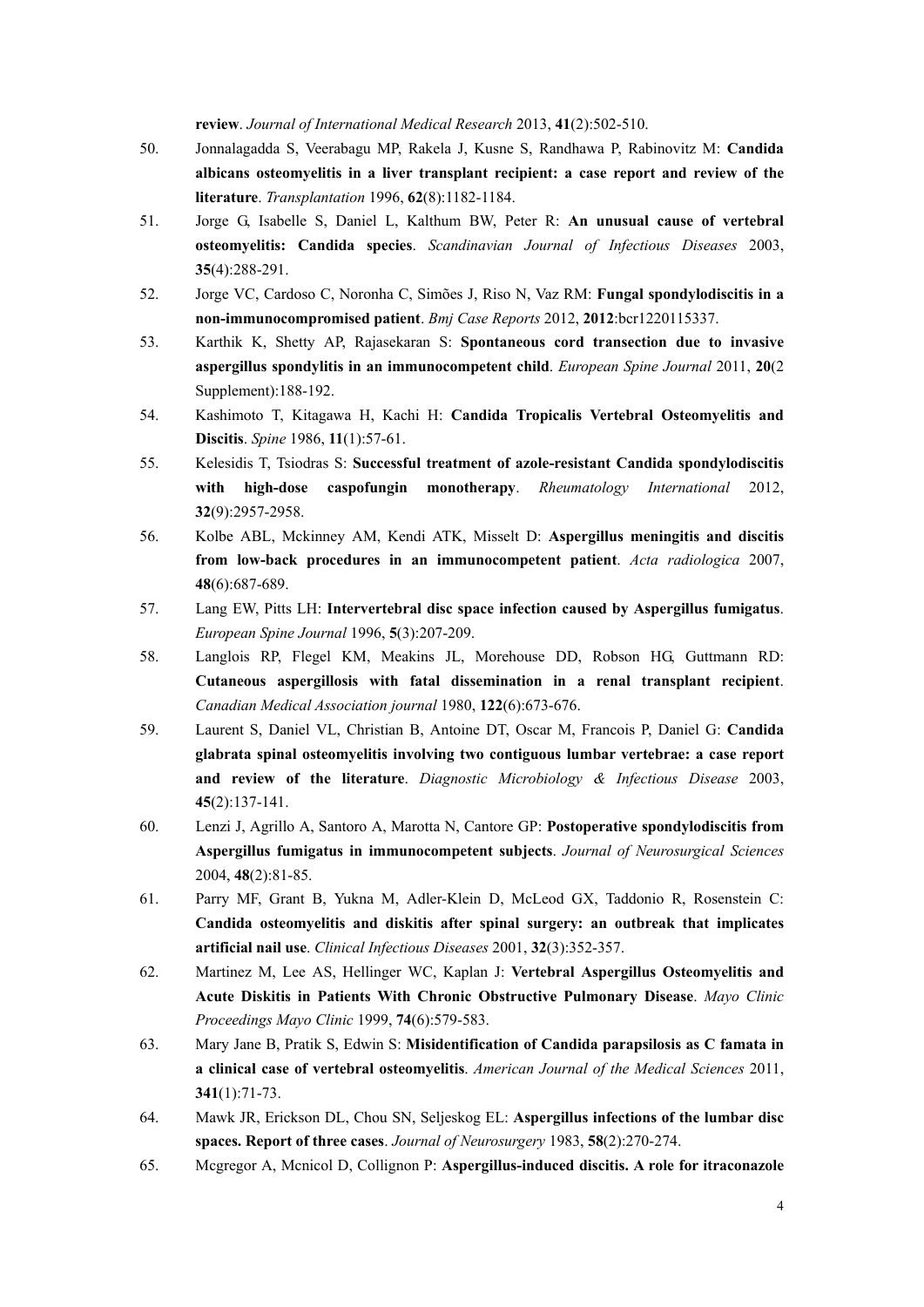**in therapy?** *Spine* 1976, **17**(12):1512-1514.

- 66. Mckee DF, Barr WM, Bryan CS, Lunceford EM: **Primary aspergillosis of the spine mimicking Pott's paraplegia**. *Journal of Bone & Joint Surgery American Volume* 1985, **66**(9):1481-1483.
- 67. Miller DJ, Mejicano GC: **Vertebral osteomyelitis due to Candida species: case report and literature review**. *Clinical Infectious Diseases* 2001, **33**(4):523-530.
- 68. Morgenlander JC, Rossitch E, Rawlings CE: **Aspergillus disc space infection: case report and review of the literature**. *Neurosurgery* 1989, **25**(1):126-129.
- 69. Mullins RF, Jr JMS, Savage J, Davis JB, Law EJ: **Osteomyelitis of the spine in a burn patient due to Candida albicans**. *Burns Journal of the International Society for Burn Injuries* 1993, **19**(2):174–176.
- 70. Munk PL, Lee MJ, Poon PY, O'Connell JX, Coupland DB, Janzen DL, Logan PM, Dvorak MF: **Candida osteomyelitis and disc space infection of the lumbar spine**. *Skeletal Radiology* 1997, **26**(1):42-46.
- 71. Nandeesh BN, Usha K, Betty A: **Vertebral osteomyelitis with a rare etiology diagnosed by fine-needle aspiration cytology**. *Diagnostic Cytopathology* 2010, **38**(5):360-363.
- 72. Nandeesh S, Sujit Kumar T, Sakthivel B, Naresh D, Sathyanarayana V: **Aspergillus spondylodiscitis in an immunocompetent patient following spinal anesthesia**. *Orthopaedic surgery* 2014, **6**(1):72-77.
- 73. Nasca RJ, Mcelvein RB: **Aspergillus fumigatus osteomyelitis of the thoracic spine treated by excision and interbody fusion**. *Spine* 1976, **10**(9):848-850.
- 74. Sinthumathi N, Georgi A, Milly M, Lalitha MK, Srinivasan CN: **Secondary sternal Aspergillus osteomyelitis in a diabetic hemodialysis patient with previous allograft rejection**. *Hemodialysis International* 2007, **11**(4):403–405.
- 75. Neale TJ, Muir JC, Mills H, Horne JG, Jones MR: **Candida albicans vertebral osteomyelitis in chronic renal failure**. *Postgraduate Medical Journal* 1987, **63**(742):1059-1060.
- 76. Nicolle A, Blanchardière A, De La, Bonhomme J, Hamon M, Leclercq R, Hitier M: **Aspergillus vertebral osteomyelitis in immunocompetent subjects: case report and review of the literature**. *Infection* 2013, **41**(4):833-840.
- 77. Oh IS, Seo JY, Ha KY, Kim YC: **Treatment for Multiple Aspergillus Spondylitis Including a Hip Joint**. *Asian Spine Journal* 2009, **3**(2):106–112.
- 78. Oksi J, Finnilä T, Hohenthal U, Rantakokko-Jalava K: **Candida dubliniensis spondylodiscitis in an immunocompetent patient. Case report and review of the literature**. *Medical Mycology Case Reports* 2014, **3**:4-7.
- 79. Ooij AV, Beckers JM, Herpers MJ, Walenkamp GH: **Surgical treatment of aspergillus spondylodiscitis**. *European Spine Journal* 2000, **9**(1):75-79.
- 80. Korovessis P, Repanti M, Katsardis T, Stamatakis M: **Anterior decompression and fusion for Aspergillus osteomyelitis of the lumbar spine associated with paraparesis**. *Spine* 1994, **19**(23):2715-2718.
- 81. Palmisano A, Benecchi M, Filippo MD: **Candida sake as the causative agent of spondylodiscitis in a hemodialysis patient**. *The Spine Journal* 2011, **11**(3):e12–e16.
- 82. Park KU, Lee HS, Kim CJ, Kim EC: **Fungal discitis due to Aspergillus terreus in a patient with acute lymphoblastic leukemia**. *Journal of Korean Medical Science* 2000, **15**(6):704-707.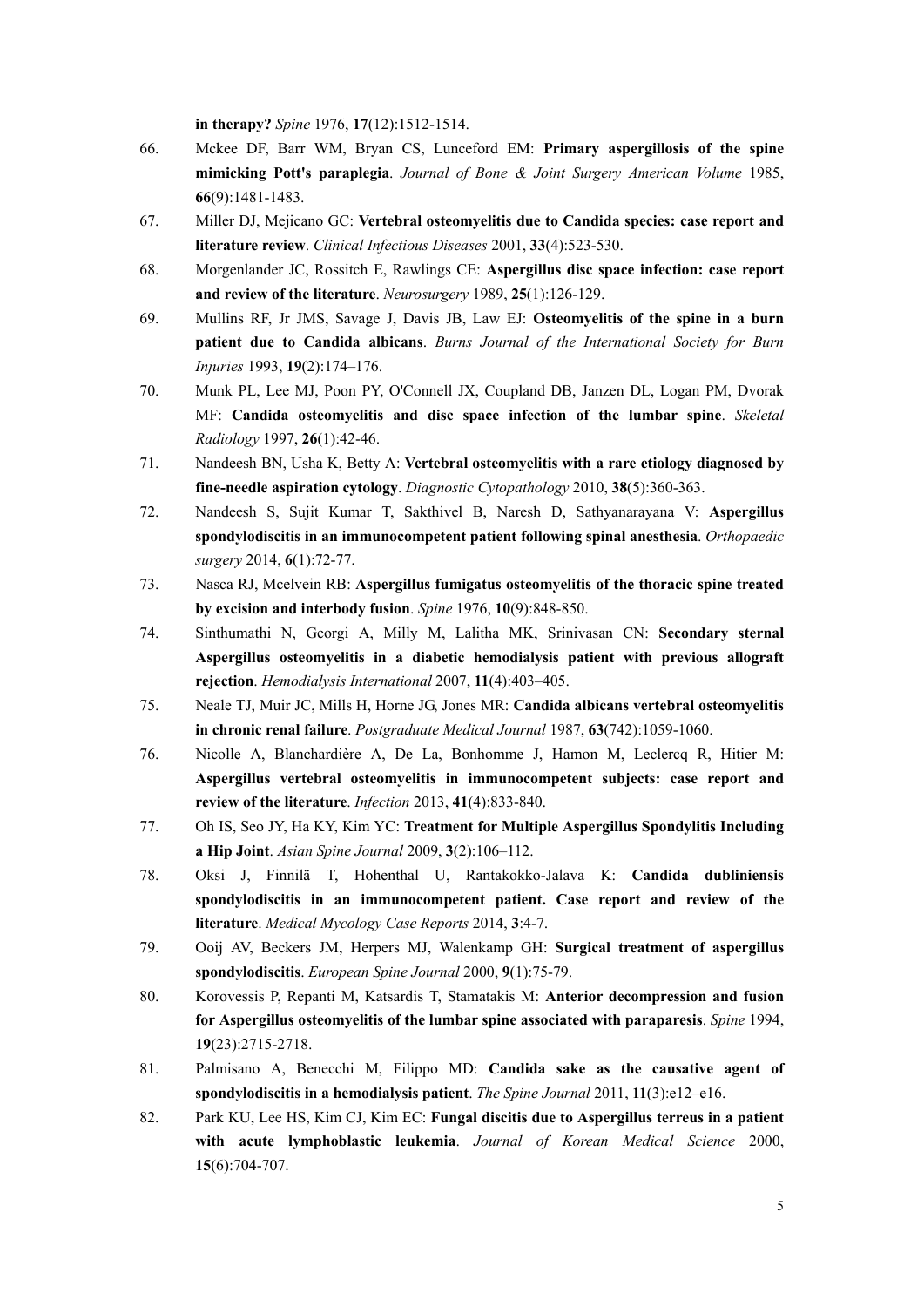- 83. Park SB, Kang MJ, Whang EA, Han SY, Kim HC: **A case of fungal sepsis due to aspergillus spondylitis followed by cytomegalovirus infection in a renal transplant recipient**. *Transplantation Proceedings* 2004, **36**(7):2154-2155.
- 84. Pennisi AK, Davis DO, Wiesel S, Moskovitz P: **CT appearance of Candida diskitis**. *Journal of Computer Assisted Tomography* 1985, **9**(6):1050-1054.
- 85. Peters-Christodoulou MN, de Beer FC, Bots GT, Ottenhoff TM, Thompson J, Van 'T Wout J: **Treatment of postoperative Aspergillus fumigatus spondylodiscitis with itraconazole**. *Scandinavian Journal of Infectious Diseases* 1991, **23**(3):373-376.
- 86. Pohjola-Sintonen S, Ruutu P, Tallroth K: **Hematogenous Candida spondylitis. A case report**. *Acta Medica Scandinavica* 1984, **215**(1):85–87.
- 87. Rachapalli SM, Malaiya R, Mohd T, Hughes RA: **Successful treatment of Candida discitis with 5-flucytosine and fluconazole**. *Rheumatology International* 2010, **30**(11):1543-1544.
- 88. Ranjan R, Mishra S, Ranjan S: **Aspergillus vertebral osteomyelitis in an immunocompetent person**. *Neurology India* 2010, **58**(5):806-807.
- 89. Redmond A, Carré IJ, Biggart JD, Mackenzie DWR: **Aspergillosis (Aspergillus nidulans) involving bone**. *Journal of Pathology & Bacteriology* 1965, **89**(1):391-395.
- 90. Rhame FS, Brown B, Thompson RJ: **Aspergillus osteomyelitis: Report of four cases and review of the literature**. *American Journal of Medicine* 1982, **73**(2):295–300.
- 91. Rössel P, Schønheyder HC, Nielsen H: **Fluconazole therapy in Candida albicans spondylodiscitis**. *Infectious Diseases* 1998, **30**(5):527-530.
- 92. Brandt SJ, Thompson RL, Wenzel RP: **Mycotic pseudoaneurysm of an aortic bypass graft and contiguous vertebral osteomyelitis due to Aspergillus fumigatus**. *American Journal of Medicine* 1985, **79**(79):259-262.
- 93. Salvalaggio PRO, Bassetti M, Lorber MI, Micheletto GC, Friedman AL, Andriole VT, Basadonna GP: **Aspergillus vertebral osteomyelitis after simultaneous kidney-pancreas transplantation**. *Transplant Infectious Disease* 2003, **5**(5):187-190.
- 94. Savall F, Dedouit F, Telmon N, Rougé D: **Candida albicans spondylodiscitis following an abdominal stab wound: forensic considerations**. *Journal of Forensic & Legal Medicine*  2014, **23**(2):1-3.
- 95. Schilling A, Seibold M, V, Gleissner B: **Successfully treated Candida krusei infection of the lumbar spine with combined caspofungin/posaconazole therapy**. *Medical Mycology*  2008, **46**(1):79-83.
- 96. Schubert M, Schär G, Curt A, Dietz V: **Aspergillus spondylodiscitis in an immunocompetent paraplegic patient**. *Spinal cord* 1998, **36**(11):800-803.
- 97. Sebastiani GD, Galas F: **Spondylodiscitis due to Candida tropicalis as a cause of inflammatory back pain**. *Clinical Rheumatology* 2001, **20**(6):435-437.
- 98. Shaikh BS, PhD PCAM, Aber RC: **Vertebral disc space infection and osteomyelitis due to candida albicans in a patient with acute myelomonocytic leukemia**. *Cancer* 1980, **45**(5):1025–1028.
- 99. Shaw FW, Warthen HJ: **Aspergillosis of Bone**. *Southern medical journal* 1936, **29**(11):1070-1071.
- 100. Son JM, Jee WH, Jung CK, Kim SI, Ha KY: **Aspergillus spondylitis involving the cervico-thoraco-lumbar spine in an immunocompromised patient: a case report**. *Korean Journal of Radiology* 2007, **8**(5):448-451.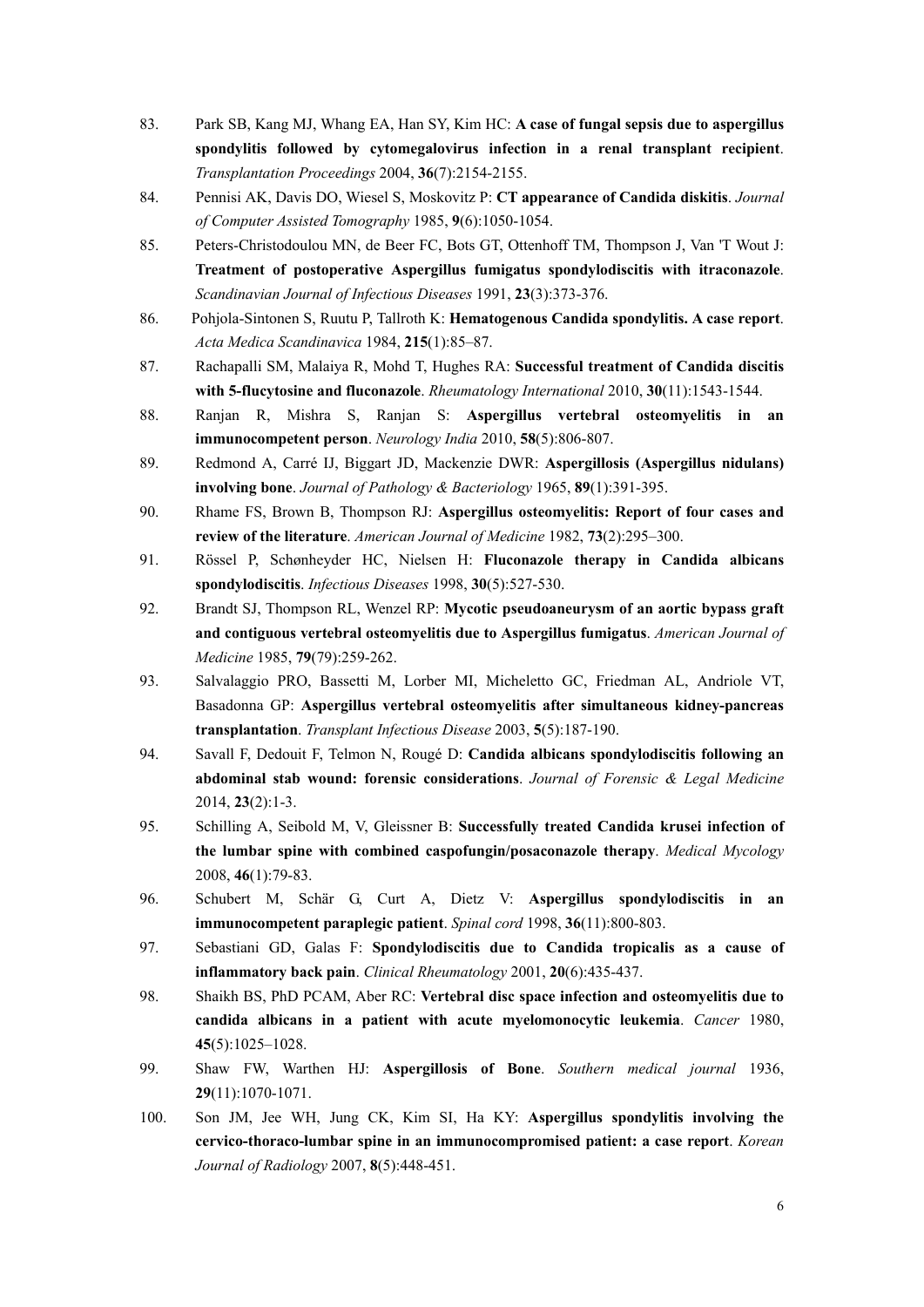- 101. Storm L, Lausch KR, Arendrup MC, Mortensen KL, Petersen E: **Vertebral infection with Candida albicans failing caspofungin and fluconazole combination therapy but successfully treated with high dose liposomal amphotericin B and flucytosine**. *Medical Mycology Case Reports* 2014, **6**:6-9.
- 102. Stratov I, Korman TM, Johnson PDR: **Management of Aspergillus osteomyelitis: report of failure of liposomal amphotericin B and response to voriconazole in an immunocompetent host and literature review**. *European Journal of Clinical Microbiology & Infectious Diseases* 2003, **22**(5):277-283.
- 103. Studemeister A, Stevens DA: **Aspergillus Vertebral Osteomyelitis in Immunocompetent Hosts: Role of Triazole Antifungal Therapy**. *Clinical Infectious Diseases* 2011, **52**(1):e1-6.
- 104. Sugar AM, Saunders C, Diamond RD: **Successful treatment of Candida osteomyelitis with fluconazole. A noncomparative study of two patients**. *Diagnostic Microbiology & Infectious Disease* 1990, **13**(6):517–520.
- 105. Taillandier J, Alemanni M, Cerrina J, Ladurie FLR, Dartevelle P: **Aspergillus osteomyelitis after heart-lung transplantation**. *Journal of Heart & Lung Transplantation* 1997, **16**(4):436-438.
- 106. Takagi K, Yoshida A, Yamauchi T, Yamashita T, Iwasaki H, Tsutani H, Maezawa Y, Baba H, Ueda T: **Successful treatment of Aspergillus spondylodiscitis with high-dose itraconazole in a patient with acute myelogenous leukemia**. *Leukemia* 2001, **15**(10):1670-1671.
- 107. Tan AC, Parker N, Arnold M: **Candida glabrata vertebral osteomyelitis in an immunosuppressed patient**. *International Journal of Rheumatic Diseases* 2014, **17**(2):229–231.
- 108. Tang TJ, Janssen HL, Ch VDV, de Man RA, Metselaar HJ, Tilanus HW, De MS: **Aspergillus osteomyelitis after liver transplantation: conservative or surgical treatment?** *European Journal of Gastroenterology & Hepatology* 2000, **12**(1):123-126.
- 109. Tew CW, Han FC, Jureen R, Tey BH: **Aspergillus vertebral osteomyelitis and epidural abscess**. *Singapore medical journal* 2009, **50**(4):437, e151-e154.
- 110. Turner DL, Johnson SA, Rule SA: **Successful treatment of candidal osteomyelitis with fluconazole following failure with liposomal amphotericin B**. *Journal of Infection* 1999, **38**(1):51-53.
- 111. Vaishya S, Sharma MS: **Spinal aspergillus vertebral osteomyelitis with extradural abscess: case report and review of literature**. *Surgical neurology* 2004, **61**(6):551–555.
- 112. Vinas F, King P, Diaz F: **Spinal aspergillus osteomyelitis**. *Clinical Infectious Diseases* 1999, **28**(6):1223-1229.
- 113. Assaad W, Nuchikat PS, Cohen L, Esguerra JV, Whittier FC: **Aspergillus discitis with acute disc abscess**. *Spine* 1976, **19**(19):2226-2229.
- 114. Wéclawiak H, Garrouste C, Kamar N, Linas M-D, Tall P, Dambrin C, Durand D, Rostaing L: **Aspergillus fumigatus-related spondylodiscitis in a heart transplant patient successfully treated with voriconazole**. *Transplantation Proceedings* 2007, **39**(8):2627–2628.
- 115. Werner BC, Hogan MV, Shen FH: **Candida lusitaniae discitis after discogram in an immunocompetent patient**. *Spine Journal* 2011, **11**(10):e1–e6.
- 116. Williams RL, Fukui MB, Meltzer CC, Swarnkar A, Johnson DW, Welch W: **Fungal spinal osteomyelitis in the immunocompromised patient: MR findings in three cases**. *American Journal of Neuroradiology* 1999, **20**(20):381-385.